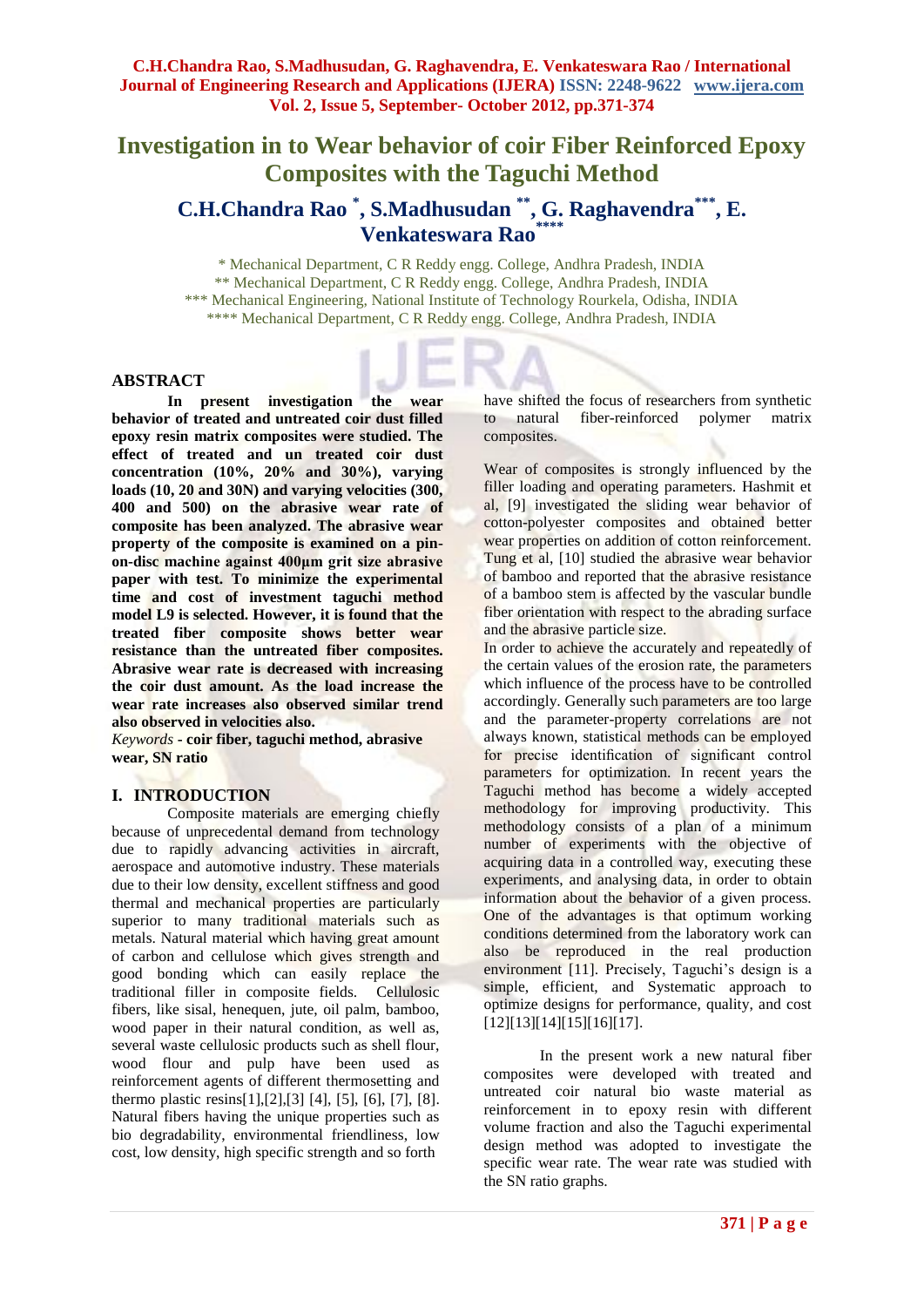#### **C.H.Chandra Rao, S.Madhusudan, G. Raghavendra, E. Venkateswara Rao / International Journal of Engineering Research and Applications (IJERA) ISSN: 2248-9622 www.ijera.com Vol. 2, Issue 5, September- October 2012, pp.371-374**

#### **II. EXPERIMENT**

2.1 **Fiber preparation:** In the present investigation treated and un treated coir fiber are used first the coir fibers were cleaned and dried in atmosphere for one day and then kept in oven at  $50^0$ c to remove the moisture.

2.2 **Benzoylation Treatment:** Benzoylation is an important transformation in organic synthesis (paul et al, 2003). Benzoyl chloride is most often used in fiber treatment. Benzoyl chloride includes benzoyl (C6H5C=O) which is attributed to the decreased hydrophilic nature of the treated fiber and improved interaction with the hydrophobic polymer matrix. The reaction between the cellulosic hydroxyl group of the fiber and benzoyl chloride is given as follows:

Fiber — OH + NaOH — 
$$
\rightarrow
$$
 Fiber —  $ONa^{+} + H_{2}O$ 

\nO

\nFiber —  $ONa^{+} + CC$  —  $\rightarrow$   $\rightarrow$   $\rightarrow$   $\rightarrow$   $\rightarrow$   $\rightarrow$   $\rightarrow$   $\rightarrow$   $\rightarrow$   $\rightarrow$   $\rightarrow$   $\rightarrow$   $\rightarrow$   $\rightarrow$   $\rightarrow$   $\rightarrow$   $\rightarrow$   $\rightarrow$   $\rightarrow$   $\rightarrow$   $\rightarrow$   $\rightarrow$   $\rightarrow$   $\rightarrow$   $\rightarrow$   $\rightarrow$   $\rightarrow$   $\rightarrow$   $\rightarrow$   $\rightarrow$   $\rightarrow$   $\rightarrow$   $\rightarrow$   $\rightarrow$   $\rightarrow$   $\rightarrow$   $\rightarrow$   $\rightarrow$   $\rightarrow$   $\rightarrow$   $\rightarrow$   $\rightarrow$   $\rightarrow$   $\rightarrow$   $\rightarrow$   $\rightarrow$   $\rightarrow$   $\rightarrow$   $\rightarrow$   $\rightarrow$   $\rightarrow$   $\rightarrow$   $\rightarrow$   $\rightarrow$   $\rightarrow$   $\rightarrow$   $\rightarrow$   $\rightarrow$   $\rightarrow$   $\rightarrow$   $\rightarrow$   $\rightarrow$   $\rightarrow$   $\rightarrow$   $\rightarrow$   $\rightarrow$   $\rightarrow$   $\rightarrow$   $\rightarrow$  <math display="</p>

The pre-treated coir fibers were suspended in 10% NaOH solution and agitated with benzoyl chloride. The mixture was kept for 15 min, filtered, washed thoroughly with water and dried between filter papers. The isolated fibers were then soaked in ethanol for 1 h to remove the benzoyl chloride and finally was washed with water and dried in the oven at  $80^{\circ}$  C for 24 h.

2.3 **Preparation of composites:** Different amount treated and untreated fibers (10, 20, and 30 wt %) were added to the mixture of epoxy resin (Araldite LY556) and hardener (HY 951) of 10:1 ratio at room temperature. The above mixture was stirred for 10 min by a glass rod to obtain uniform dispersion of fiber and then poured into cylindrical mould. The upper and lower portions of the mold were fixed properly. Composite pins of length 35 mm and diameter of 10 mm were prepared by this process. The samples were kept in the moulds for curing at room temperature  $(29^{\circ}C)$  for 24 hr. Cured samples were then removed from the moulds and used for abrasive wear test.

2.4 **Abrasive wear test:** Two-body abrasive wear tests were performed using a single pin-on-disc wear testing. Cylindrical samples which are fabricated by hand layup technique were tested under different testing conditions. Test samples were polishing to dimensions 10 mm diameter and 32mm length. The composite sample was abraded against the water proof silicon carbide (SiC) abrasive papers of 320 grit sizes at a different running speed of 200, 300 and 400 rpm in multipass condition (Fig. 1). Different types of loads applied in this test are 10, 20 and 30N. The abrasive wear rate was calculated by equation 1.

$$
W = \frac{w_a - w_b}{(\rho \times S_d)}
$$

'W' is the wear rate in cm3/m, 'wa 'and 'wb' are the weight of the sample after and before the abrasion test in gm 'ρ' is the density of the composite and 'Sd' is the sliding distance in m.



Fig 1. Multipass condition disc

The numbers of experiments are very high with all these parameters in order to reduce the time and cost a taguchi method L9 method is used for the abrasive wear which shown in table 1

| <b>Table 1.</b> Experimental lay out and Abrasive test |  |
|--------------------------------------------------------|--|
| results                                                |  |

|                |         |      | 100016 |            |           |
|----------------|---------|------|--------|------------|-----------|
| Sl.            | Fiber   |      |        | Wear rate  | Wear rate |
| no             | content | load | Rpm    | Un treated | treated   |
|                |         |      |        | coir       | coir      |
| $\mathbf{1}$   | 10      | 10   | 200    | 0.0005940  | 0.0003150 |
| $\overline{2}$ | 10      | 15   | 300    | 0.0011560  | 0.0009270 |
| 3              | 10      | 20   | 400    | 0.0016000  | 0.0014910 |
| $\overline{4}$ | 20      | 10   | 300    | 0.0005100  | 0.0001500 |
| 5              | 20      | 15   | 400    | 0.0010210  | 0.0008610 |
| 6              | 20      | 20   | 200    | 0.0008520  | 0.0004920 |
| 7              | 30      | 10   | 400    | 0.0005912  | 0.0003822 |
| 8              | 30      | 15   | 200    | 0.0005392  | 0.0003402 |
| 9              | 30      | 20   | 300    | 0.0007123  | 0.0006033 |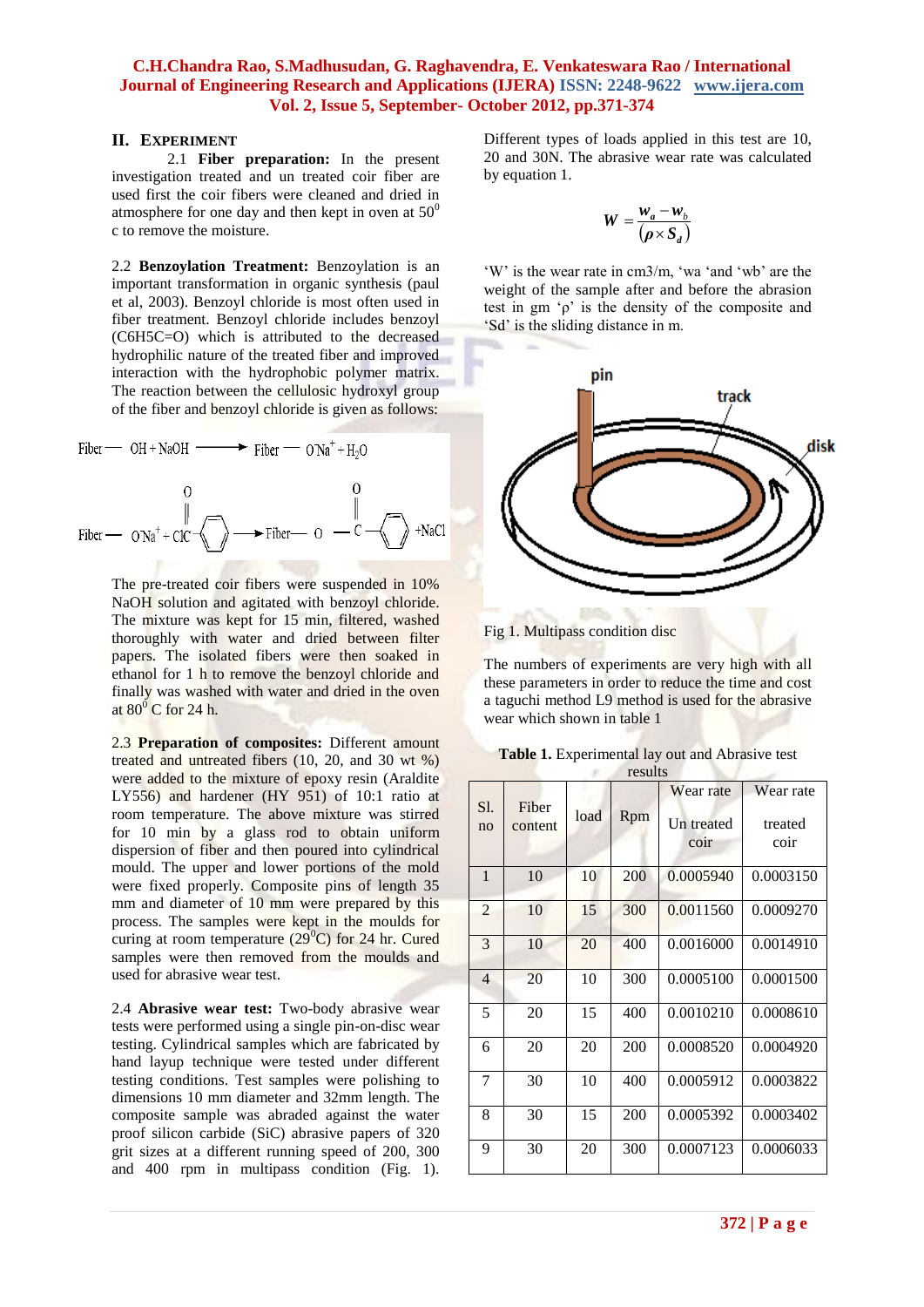#### **C.H.Chandra Rao, S.Madhusudan, G. Raghavendra, E. Venkateswara Rao / International Journal of Engineering Research and Applications (IJERA) ISSN: 2248-9622 www.ijera.com Vol. 2, Issue 5, September- October 2012, pp.371-374**

The S/N ratio response analysis, presented in Table 2 shows that among treated and un treated coir composites the treated coir fiber gives maximum value of response when compared to un treated.

| S1.<br>no      | Fiber<br>content | load | Rpm | <b>SNRA</b><br>$\mathbf{U}$ n<br>treated | <b>SNRA</b><br>treated |  |
|----------------|------------------|------|-----|------------------------------------------|------------------------|--|
| 1              | 10               | 10   | 200 | 64.5243                                  | 70.0338                |  |
| $\overline{2}$ | 10               | 15   | 300 | 58.7408                                  | 60.6584                |  |
| 3              | 10               | 20   | 400 | 55.9176                                  | 56.5304                |  |
| 4              | 20               | 10   | 300 | 65.8486                                  | 76.4782                |  |
| 5              | 20               | 15   | 400 | 59.8195                                  | 61.2999                |  |
| 6              | 20               | 20   | 200 | 61.3912                                  | 66.1607                |  |
| 7              | 30               | 10   | 400 | 64.5653                                  | 68.3542                |  |
| 8              | 30               | 15   | 200 | 65.3650                                  | 69.3653                |  |
| 9              | 30               | 20   | 300 | 62.9467                                  | 64.3893                |  |
|                |                  |      |     |                                          |                        |  |

**Table 2.** S/N ratio of different test conditions

#### III. **RESULTS AND DISCUSSION**

Figure 2 illustrates the trend of erosion wear rate with different test conditions, as obtained in Table 1. By analyzing the figure it is clearly visible that the abrasive wear is less for the treated fiber material when compared to the UN treated fiber.



Fig.2 Abrasive wear VS Test runs

Figure 3 illustrates the trend of SN ratio with different test conditions in table 3. It is observed that the SN ratio of the treated coir reinforced composite is more when compared to untreated reinforced coir it shows that the best erosion resistance is shown by treated coir reinforced composite..



Fig 3 SN Ratio VS Test runs



Fig 4 Histogram of both treated and untreated composites

From the fig 4 interpreting the results that the abrasive wear rate is very less compared to untreated coir fiber. This is indicated by the tabled means that the value for treated coir is very less compared to others (0.0006180),The standard deviation for other three (GS1, JS1 and JS2) are much greater than that of GS2 (0.00007560). This translates into a shorter and wider-looking fitted distribution for GS2.

#### **IV. CONCLUSION**

Wear performance treated and untreated coir fiber reinforced composites were determined experimentally by using the Taguchi experimental design method and the following conclusions were drawn:

. The treated and untreated coir successfully be utilized to produce composite by suitably bonding with resin for value added product.

In the initial investigation it is observed that the treated fiber gives the best wear resistance.

As the percentage of treated and untreated coir fiber increases the wear resistance also increases.

From the results of S/N ratio also it is observed